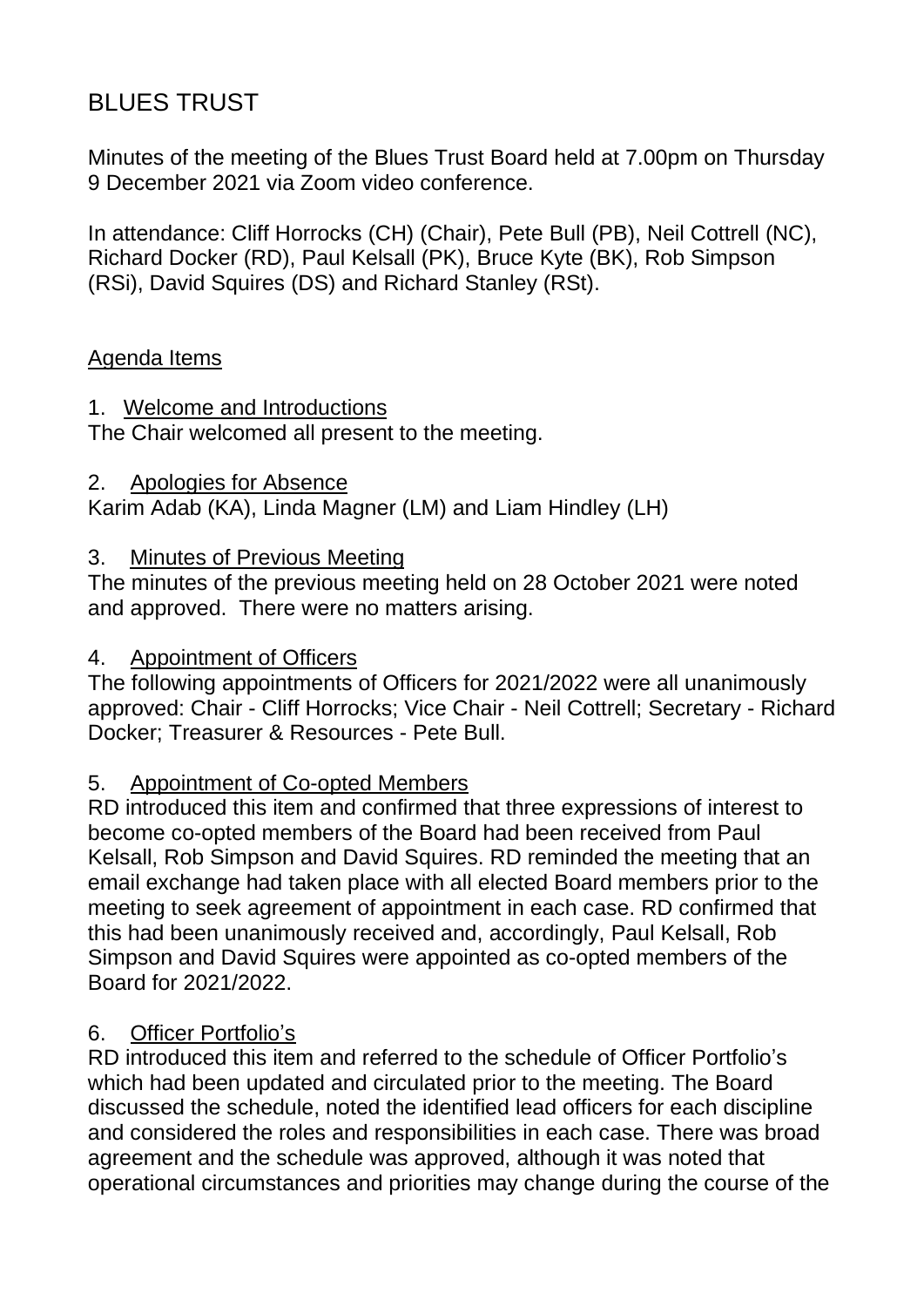forthcoming year which could necessitate amendment. This would happen at Board meetings if required. CH reminded everyone that portfolio holders were free to act as they saw fit within the terms of their brief, and without the need to seek Board approval beforehand unless guidance was required, but that it was important to involve other portfolio holders if appropriate and to keep the Board informed of activities.

## 7. Board Meeting Dates 2022

RD introduced this item and made reference to the schedule of Board meeting and AGM dates for 2022 circulated previously. The dates were noted.

## 8. Chairs Report

CH explained that he had recently participated in a Zoom conference call with Tracey Crouch MP to discuss the FLR following its publication in November. The discussion had gone well and it does appear that there is widespread support for the recommendations made, although the strength of the expected pushback from the Premier League is still to be determined. CH also confirmed that he had again met with Ian Dutton and discussed a range of issues from match tickets to the FLR. The club was expected to hold its next Fans Forum in February and the FLR was likely to feature on the agenda, with the Trust hopefully playing a part in a presentation of this. CH has also been invited to present separately to the Senior Management Team at St Andrew's.

CH further explained that other recent activities undertaken by him included an interview with students at Birmingham City University regarding St Andrew's, contact with **Kirk McAtear which has resulted in an invitation to** review building progress with Connect Church ahead of possible match day use by the Trust and the presentation to Margaret Decker of the gift in recognition of her service to the Trust. CH also confirmed that he had recently been appointed to the

regarding the BCFC stadium, with assurances given concerning the need to maintain the confidentiality of the group.

In discussion, NC acknowledged the progress being made in re-establishing a working relationship with the club. CH commented that he was more hopeful than at any other time because it did appear that there was now a genuine push from within the club to improve things and engage with supporters; the situation was encouraging but there is still more work to be done.

## 9. Financial Report

PB introduced his report with reference to the financial update paper circulated prior to the meeting. At 30 November the accounts were showing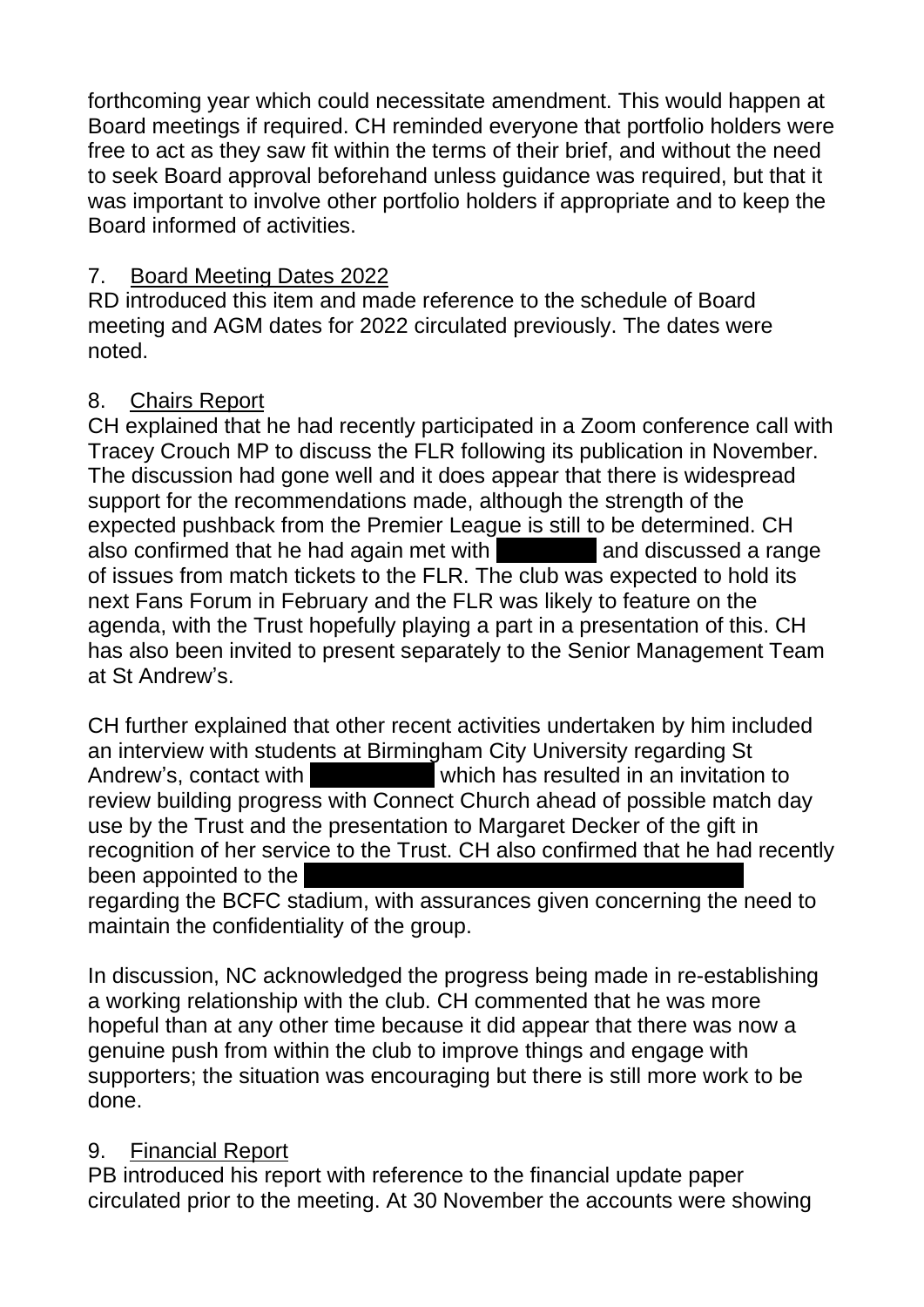an operating surplus of £582 with reserves of £1761. PB confirmed that the annual return to the FCA is being finalised but will be submitted before deadline. He also confirmed that an agreement with Go Cardless is now in place and that banking mandate signatories are confirmed as PB, CH, RS and RD.

# 10. Fan Led Review of Football Governance

CH introduced this item, although it was acknowledged that the matter had been mentioned a number of times already during the meeting. In discussion, it was agreed that the Trust should now carefully plan its activities for the new year and beyond in support of the Review if, as expected, it made its way through Parliament early in 2022. Key tasks were identified as being (i) engaging with the club and getting it on board, (ii) communication with members and fans and (iii) developing a lobbying campaign ie MP's, Lords etc. It was agreed that the campaign should be launched in mid/late January following the next Board meeting. It was also agreed to extend an invitation to the meeting to a representative from the FSA to discuss the next steps and to ensure that the Trust was in close step with that organisation. RD to action. It was further agreed that a Zoom conference call with Trust members should be arranged to discuss the FLR after the Board meeting in January.

# 11. Other Officer Updates

(i) Research and Technical - RSt explained that he had recently received a response from Anthony Collins Solicitors regarding the ACV and the land registry. It had been explained to him that there is an impending change but that the registry is currently experiencing a backlog of cases. RSt also confirmed that there are a number of outstanding actions regarding Blues Fan Rescue Ltd but that these matters would be addressed in the coming weeks with input from PB and RD;

(ii) Press - in the absence of KA no report was given;

(iii) Projects Management - NC confirmed that progress is continuing to be made with regard to Plan X and the development of an acquisition fund. However, this work will be scaled down in the short term given the priority now being attached to the FLR;

(iv) Membership - in the absence of LM no report was given. However, RD explained that LM had asked for some matters to be raised for consideration which would be done under AOB;

(v) Fan Unity - PK explained that he has commenced work on the fan unity programme. A stakeholder map is being developed and introductory emails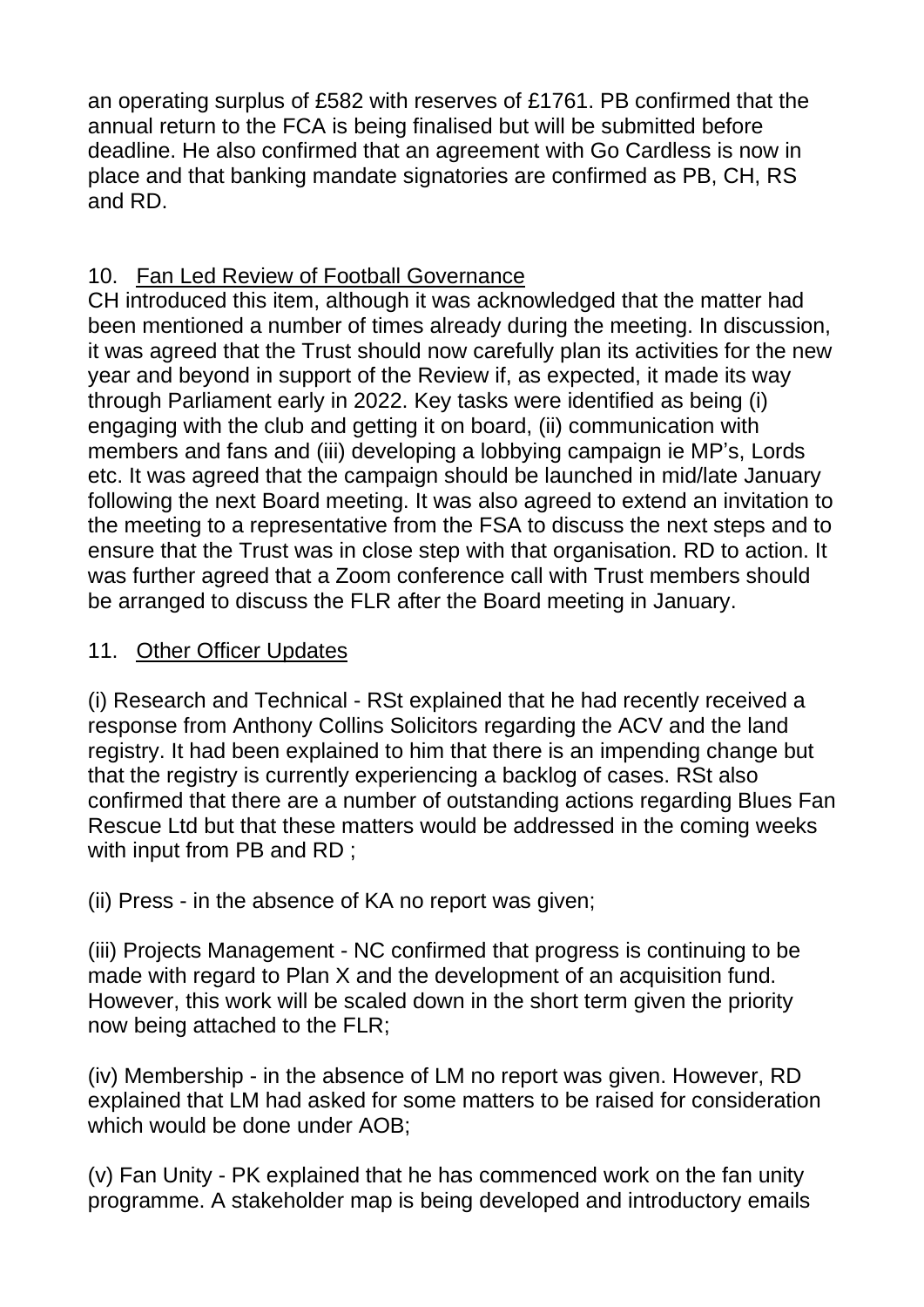have been sent to a number of other Blues supporter groups to encourage dialogue;

(vi) Marketing and PR - RD explained that there had been no recent activity undertaken by the Marketing Group but that work would recommence in the new year;

(vii) IT and Website - PB explained that routine services were continuing to be delivered. BK explained that because of work commitments he would have limited availability until March;

(viii) Without Portfolio - RSi explained that there was nothing specific to report at this point.

### 12. Any Other Business

(i). Honours Board - in discussion it was agreed to establish an on-line Honours Board in recognition of those people who have given exceptional service to the Trust. The Board should commence with Margaret Decker and not be retrospective. PB and RD to action;

(ii). Arthur - a discussion took place regarding the recent case of Arthur and the dreadful circumstances of his death and, specifically, how the Trust might honour him going forward. There was full agreement that the Trust should recognise Arthur in some way but there was also a desire to avoid any short term "bandwagons". It was agreed that the Trust's contribution should be meaningful and long standing, perhaps involving a charity partner and the establishment of a foundation. All to consider ideas for further discussion at the next meeting;

(iii). Match Day Carer - RD raised this matter on behalf of LM who had been approached regarding a member who needed assistance to attend matches. LM wanted to know if it would be ok to put out an appeal? It was agreed that it would be. LM to action;

(iv). Member Forum - RD raised this item, following a previous discussion with LM, and sought views on a Member Forum being held to discuss football matters only, and with an invite being sent to **Lee Boyer of Craig Gardner to** to participate and take questions. The idea was fully supported. RD to action;

(v). Member Communication - RD raised this matter on behalf of LM. Correspondence had been received from a member, state of regarding continuing problems with ticket refunds and advocating the commencement of legal proceedings against the club because of the delay. How should the Trust respond? In discussion it was agreed that legal proceedings should only